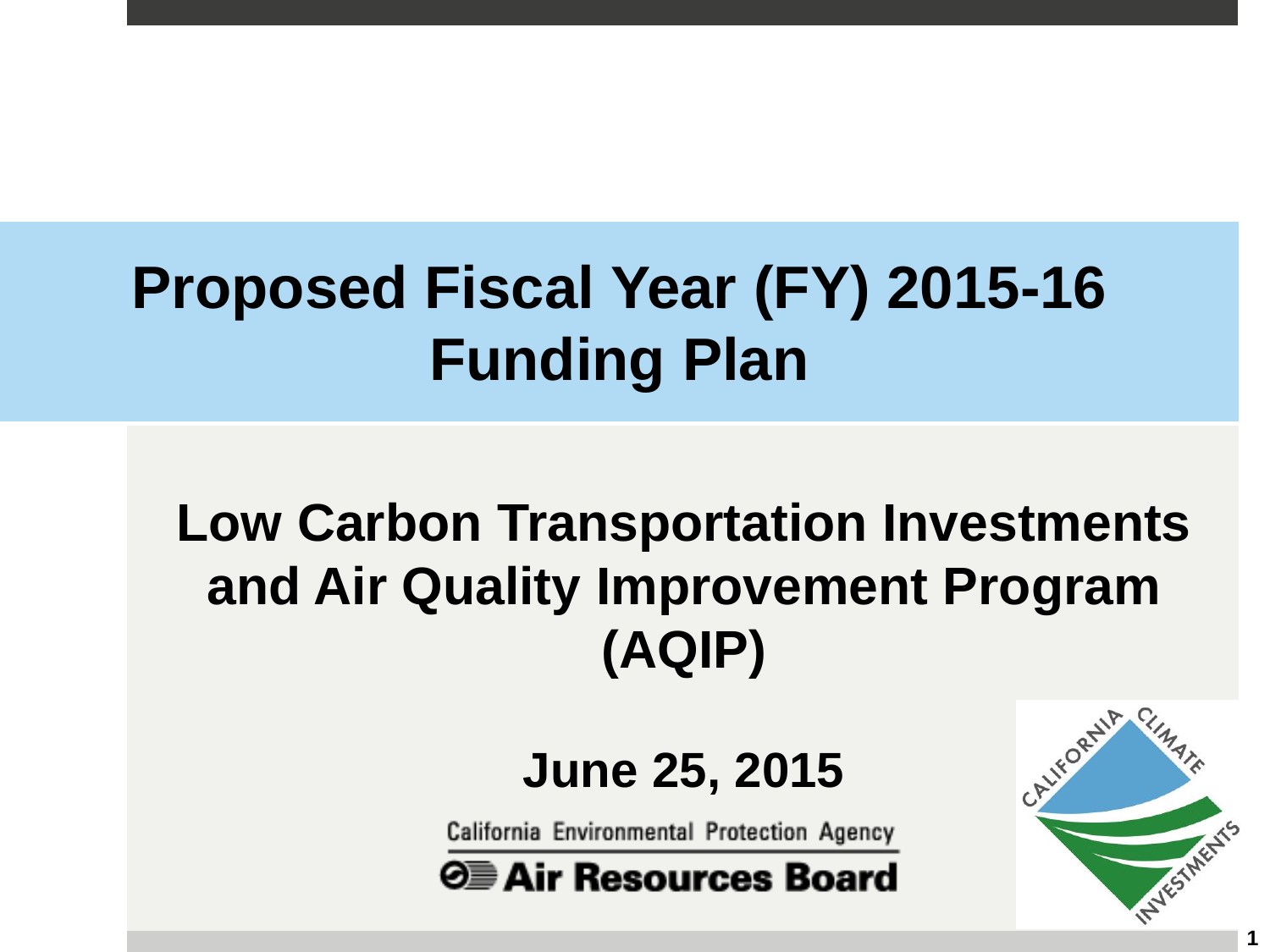# **Key Elements of Today's Proposal**

- Expands investments in advanced mobile source technologies
- Supports priorities in Scoping Plan and Sustainable Freight document
- Increases disadvantaged community benefits
- Refines programs based on new laws

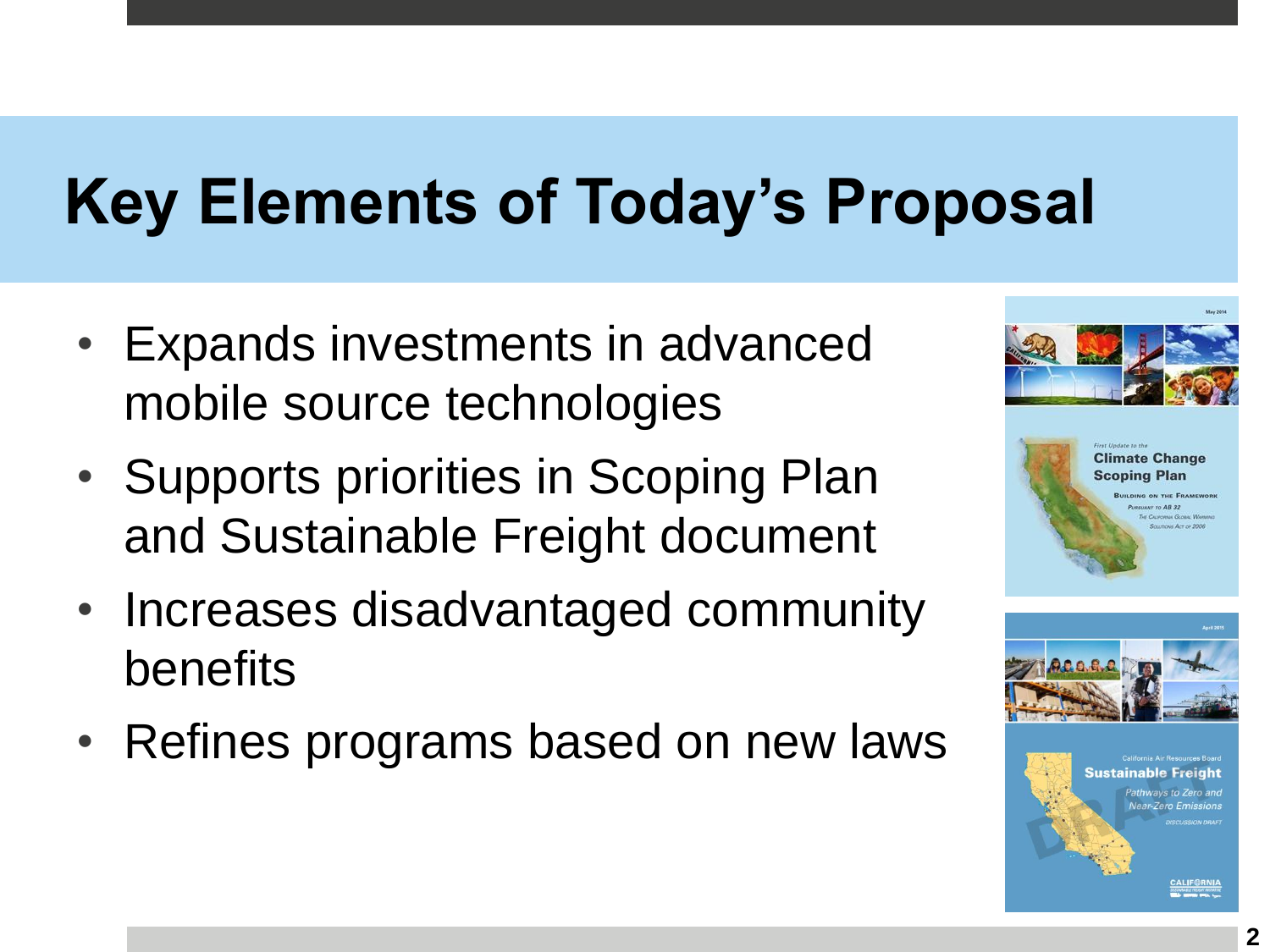#### **Policy Drivers for Investments**

- Meeting climate change goals
- Achieving air quality standards
- Reducing toxics exposure
- Reducing petroleum consumption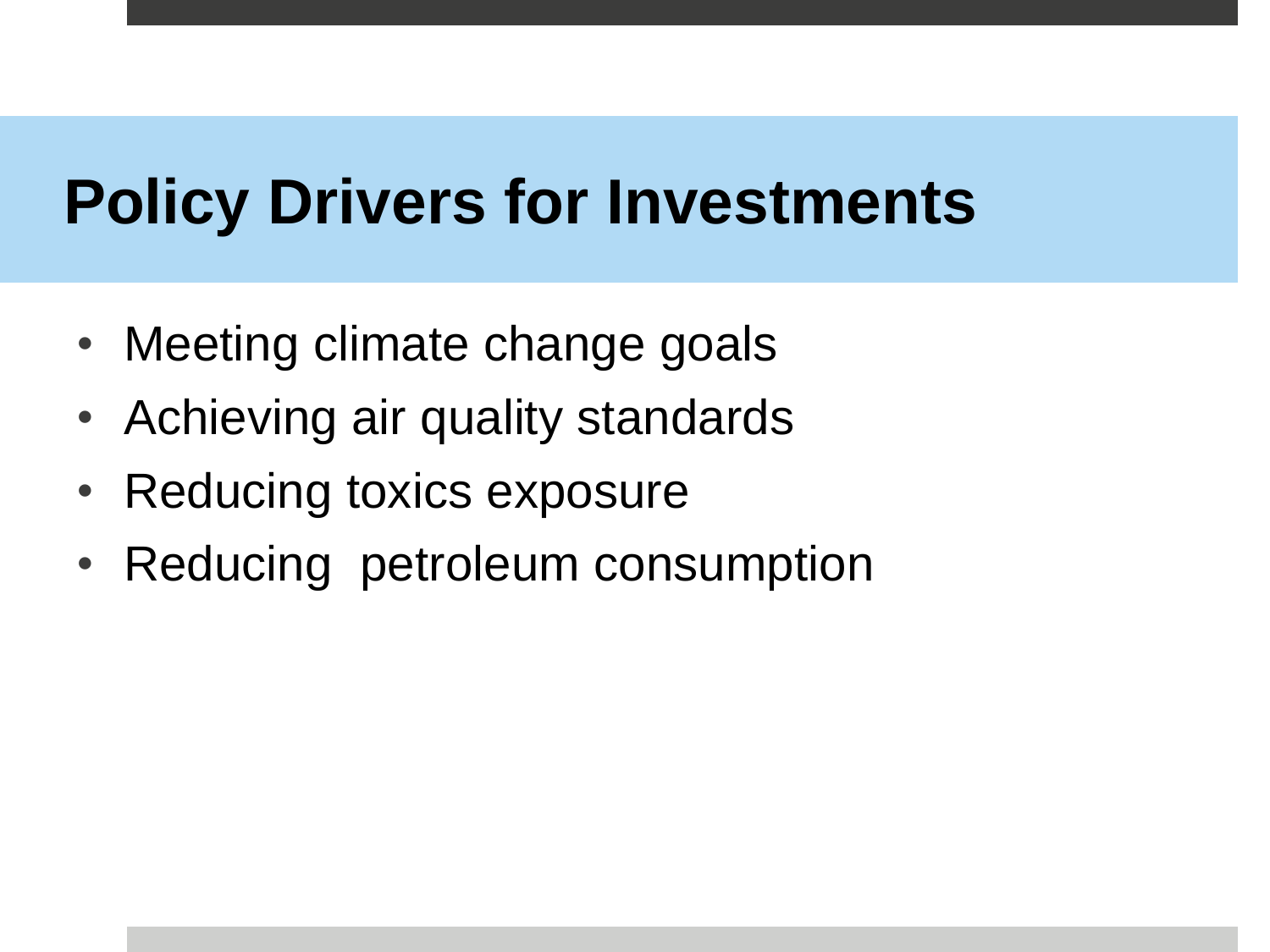## **AQIP Background**

- Created by Assembly Bill (AB) 118 (2007); updated by AB 8 (2013)
- Mobile source technology advancement
- Annual funding plan guides investments
- Foundation for Low Carbon Transportation



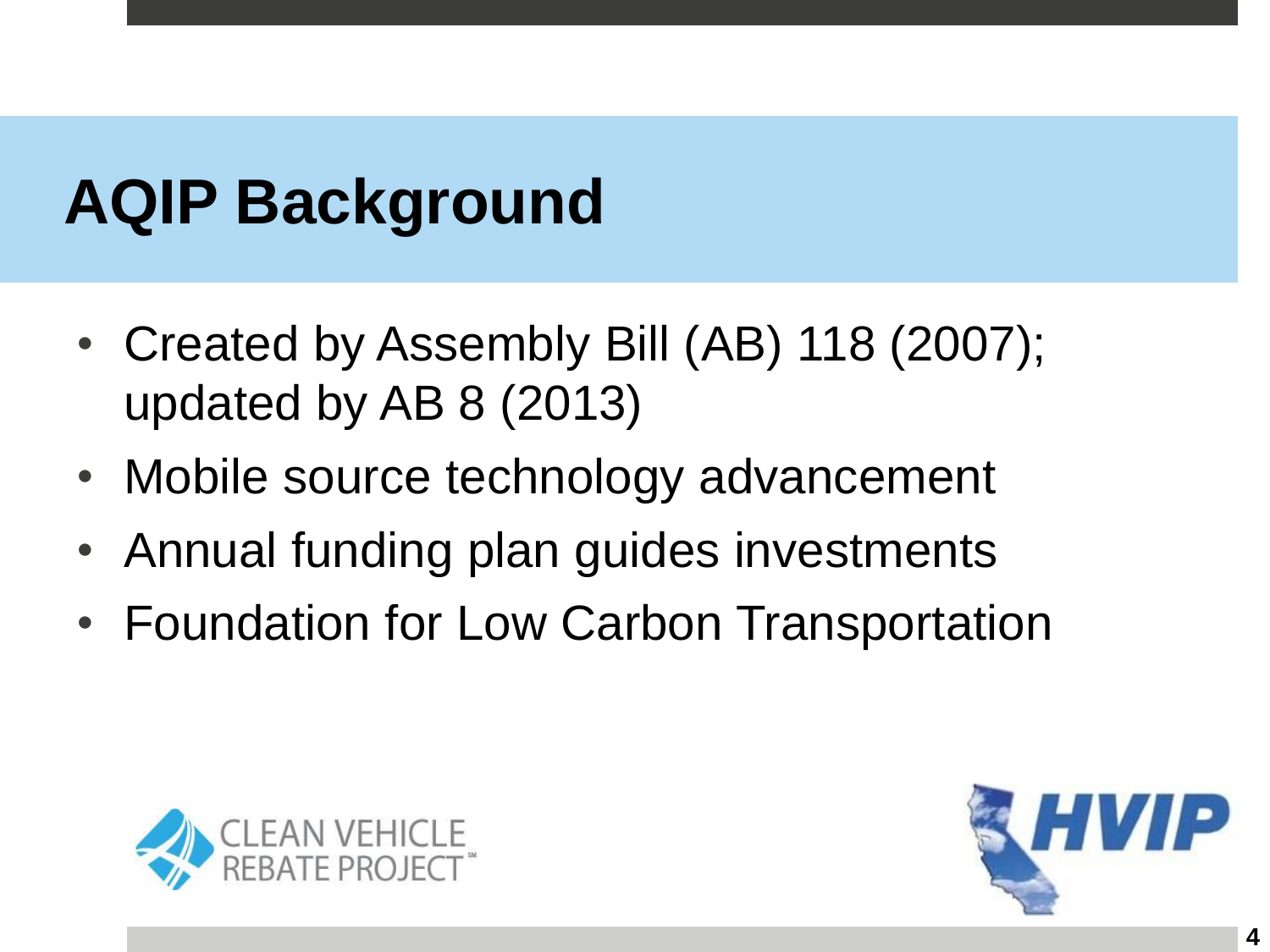## **Auction Proceeds Investments for Low Carbon Transportation**



- Administration 3-Year Investment Plan in 2013
	- Identifies Low Carbon Transportation as priority
	- ‒ Identifies AQIP as existing framework to build upon
- Annual Budget appropriations for GHG reduction programs consistent with Plan
- Disadvantaged community investment requirements

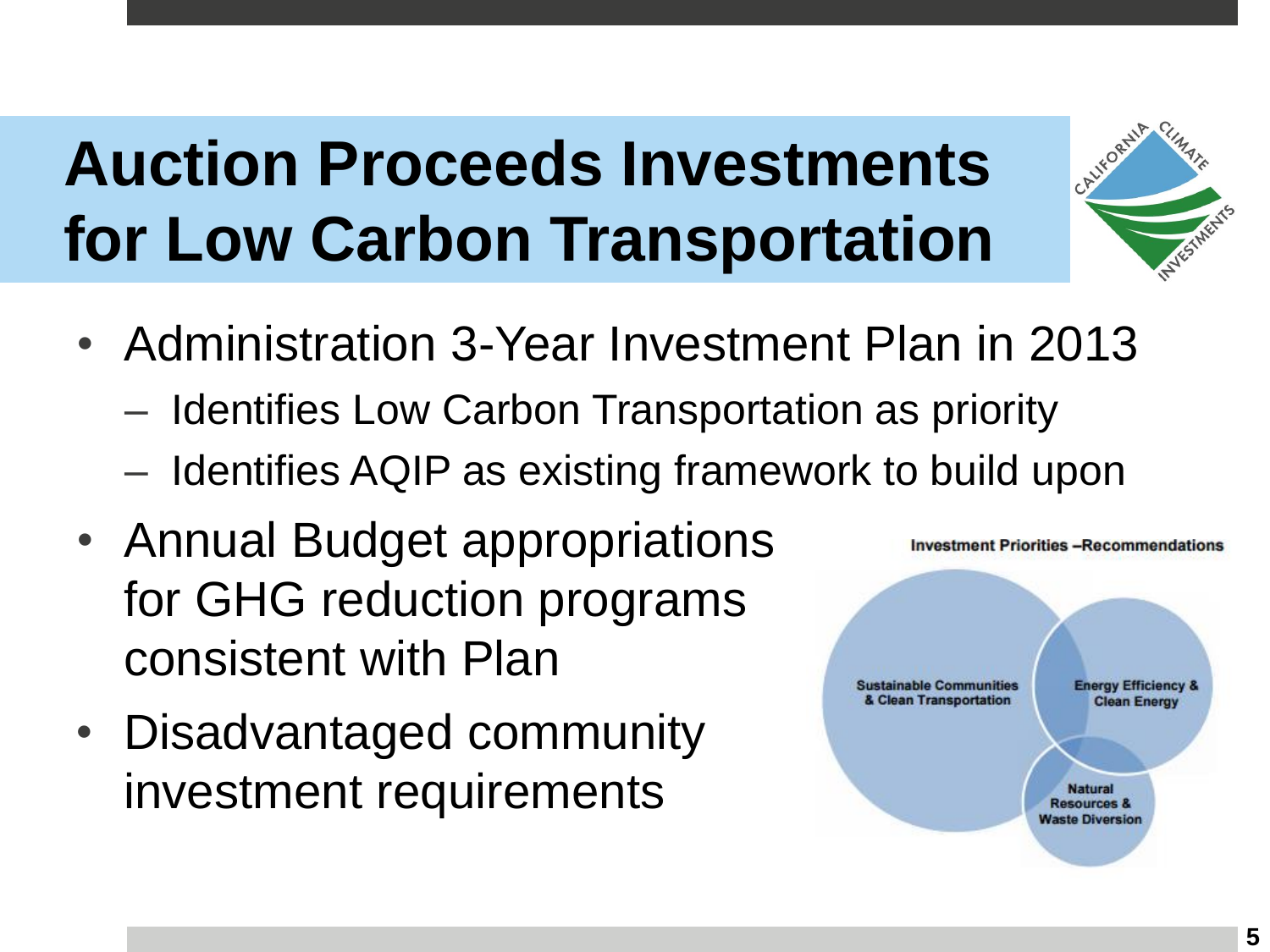## **FY 2015-16 Budget**

#### **Low Carbon Transportation**

• \$350 million to ARB to accelerate transition to low carbon freight and passenger transportation

‒ Increased from \$200 million last year

AQIP

• \$23 million to ARB for AQIP projects ‒ Consistent with recent years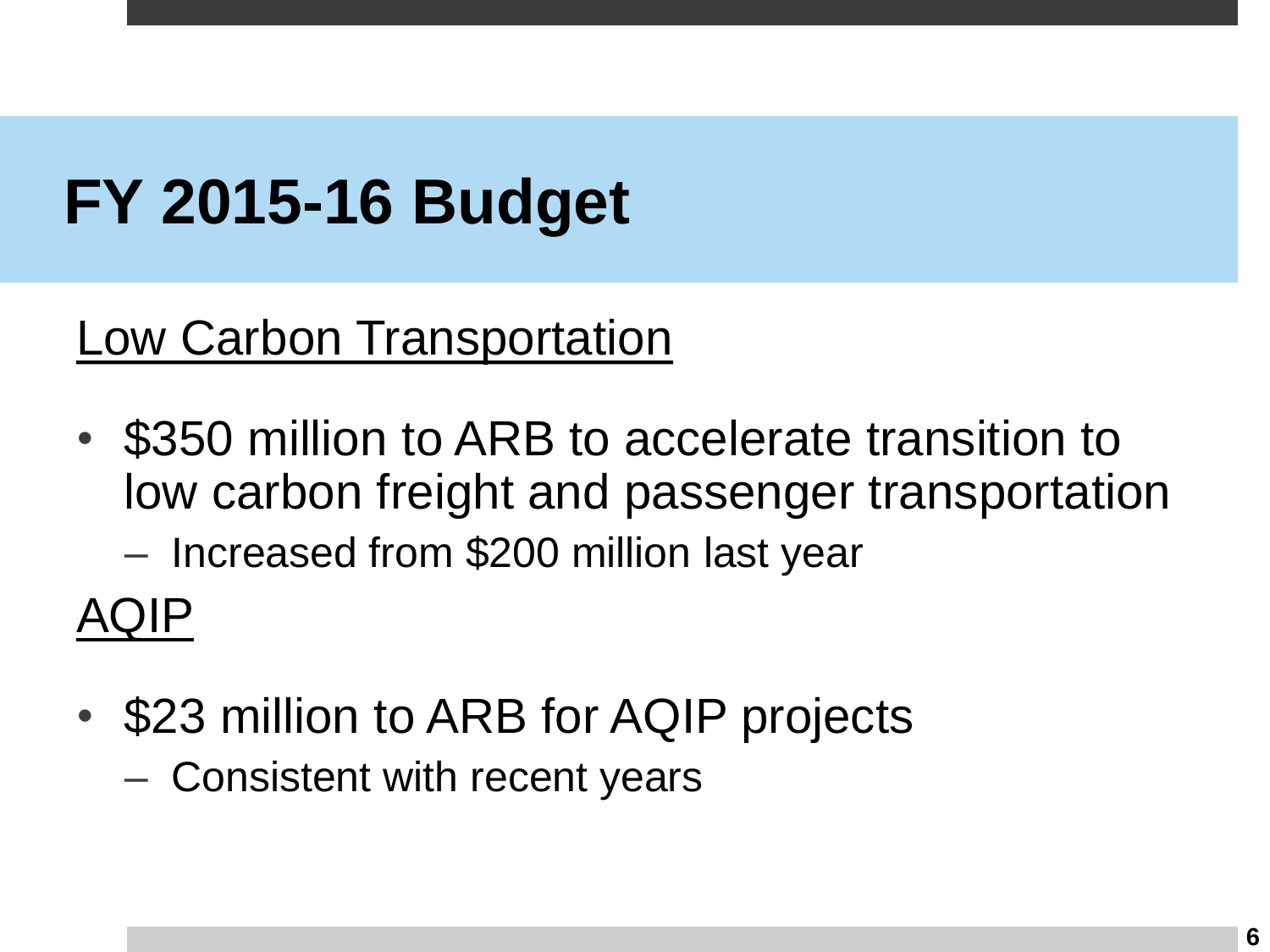## **New Legislation Guiding Funding Plan Development**

- SB 1275: Charge Ahead California Initiative
	- ‒ Sets goals to increase ZEV deployment and access for disadvantaged communities and low-income consumers
	- ‒ Requires changes to CVRP and development of disadvantaged community programs
- SB 1204: California Clean Truck, Bus, & Off-Road Vehicle & Equipment Technology Program
	- ‒ Refines implementation of heavy-duty incentives
	- ‒ Establishes requirements on how ARB prioritizes and selects projects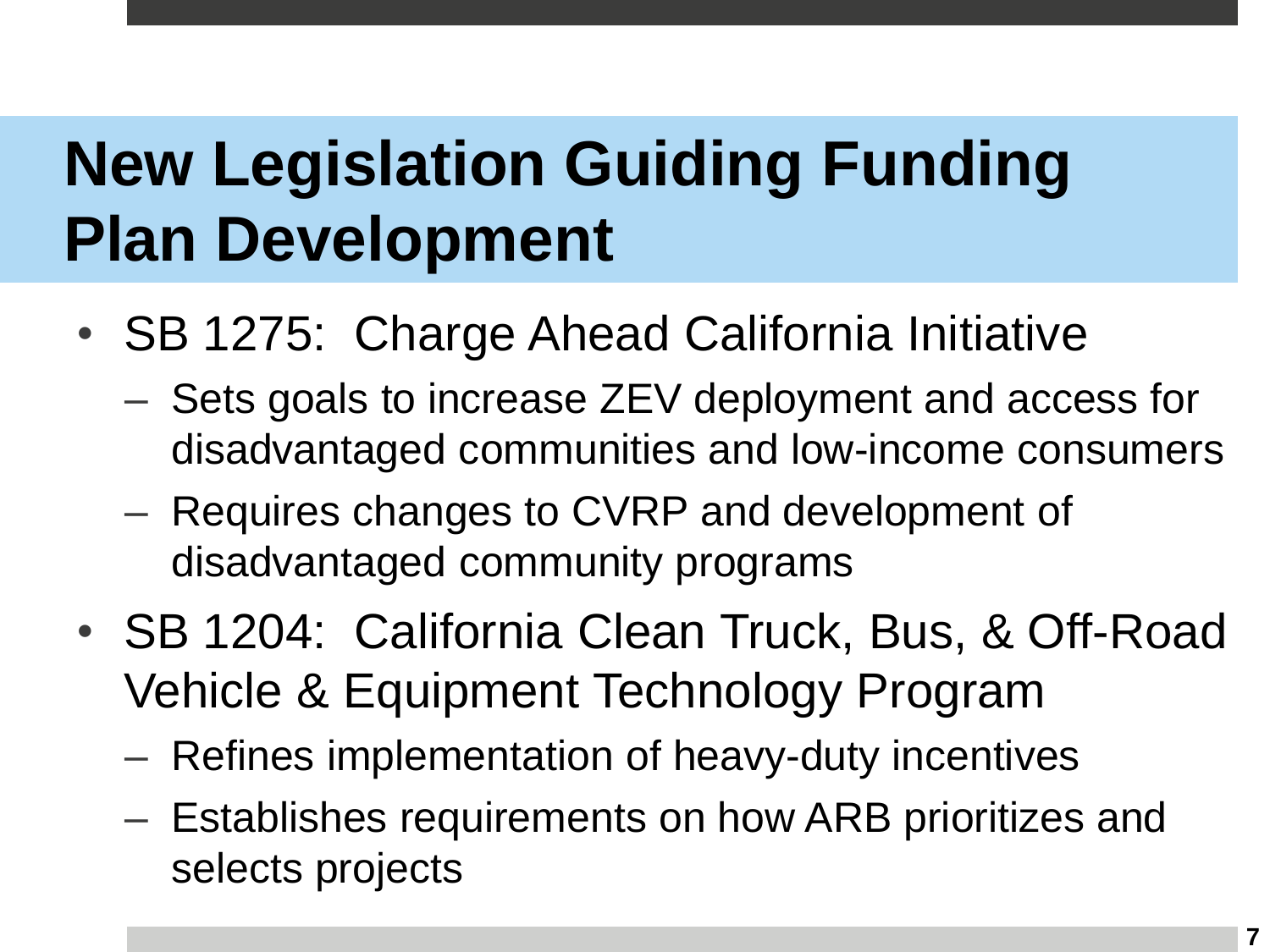## **Proposed FY 2015-16 Low Carbon Transportation and AQIP Allocations**

- \$200 million for light-duty projects
- \$167 million for heavy-duty vehicle and equipment projects
- Low Carbon Transportation investment targets
	- ‒ At least 50 percent of funds to benefit disadvantaged communities
	- ‒ At least 10 percent of funds invested in disadvantaged communities

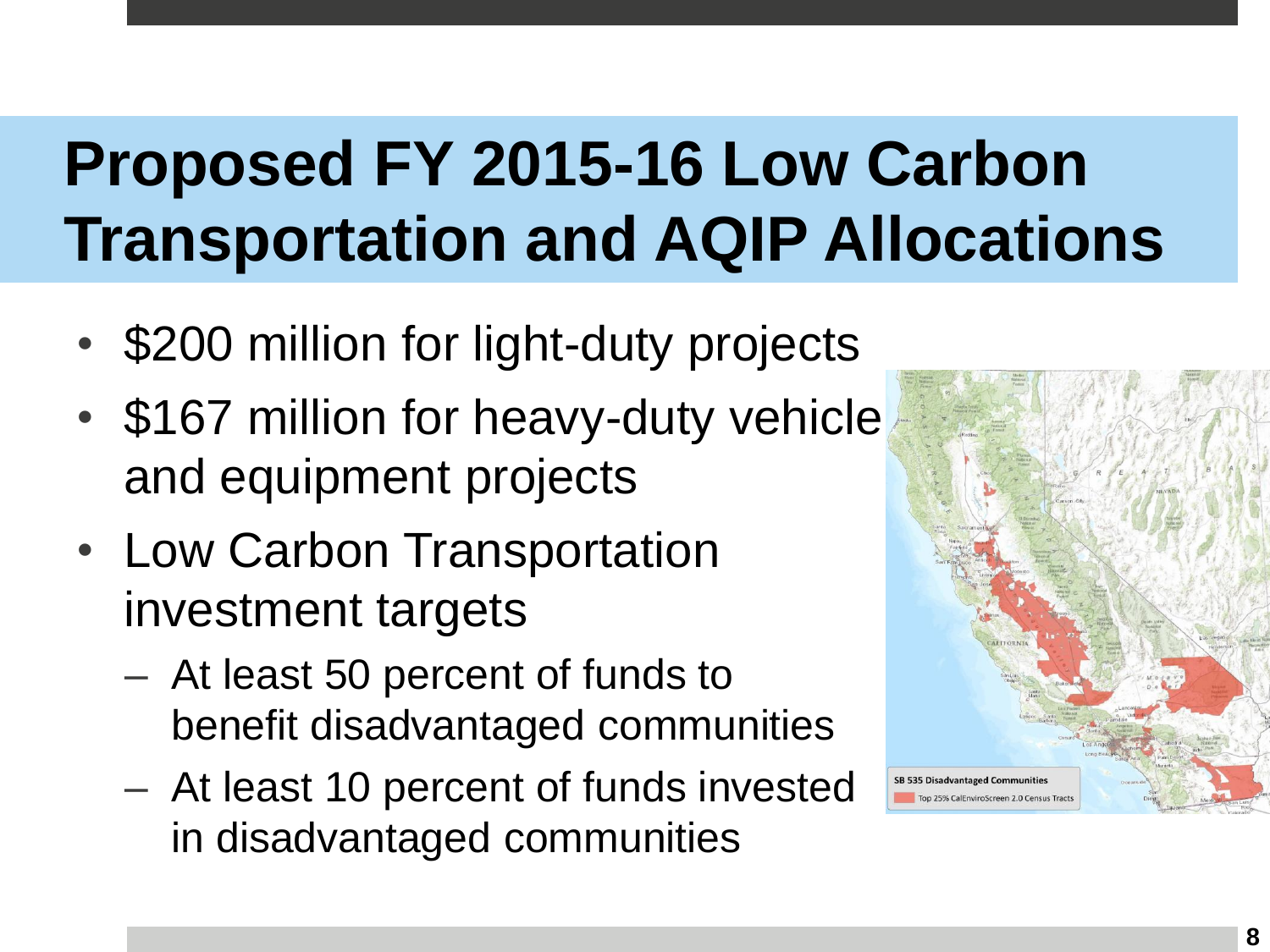#### **Proposed Light-Duty Vehicle Projects**

| <b>Project</b>                                                                     | FY 2014-15         | <b>Proposed</b><br>FY 2015-16 |  |  |  |
|------------------------------------------------------------------------------------|--------------------|-------------------------------|--|--|--|
| <b>CVRP</b>                                                                        | $$121 M*$          | \$163 M                       |  |  |  |
| <b>Pilot Projects to Benefit Disadvantaged Communities</b>                         |                    |                               |  |  |  |
| Increased Public Fleet Incentives                                                  | \$3 M              | \$5 M                         |  |  |  |
| <b>EFMP Plus-up</b>                                                                | \$2 M              | \$20 M                        |  |  |  |
| <b>Car Sharing and Mobility Options</b>                                            | \$2.5 <sub>M</sub> | \$5 M                         |  |  |  |
| <b>Financing Assistance</b>                                                        | \$1.5 <sub>M</sub> | \$4 M                         |  |  |  |
| Agricultural Worker Vanpools in San Joaquin<br>Valley (new)                        |                    | \$3 M                         |  |  |  |
| <b>TOTAL</b>                                                                       | \$130 M            | \$200 M**                     |  |  |  |
| *Includes \$5 M from Energy Commission<br>**\$198 M for SB 1275 projects from GGRF |                    |                               |  |  |  |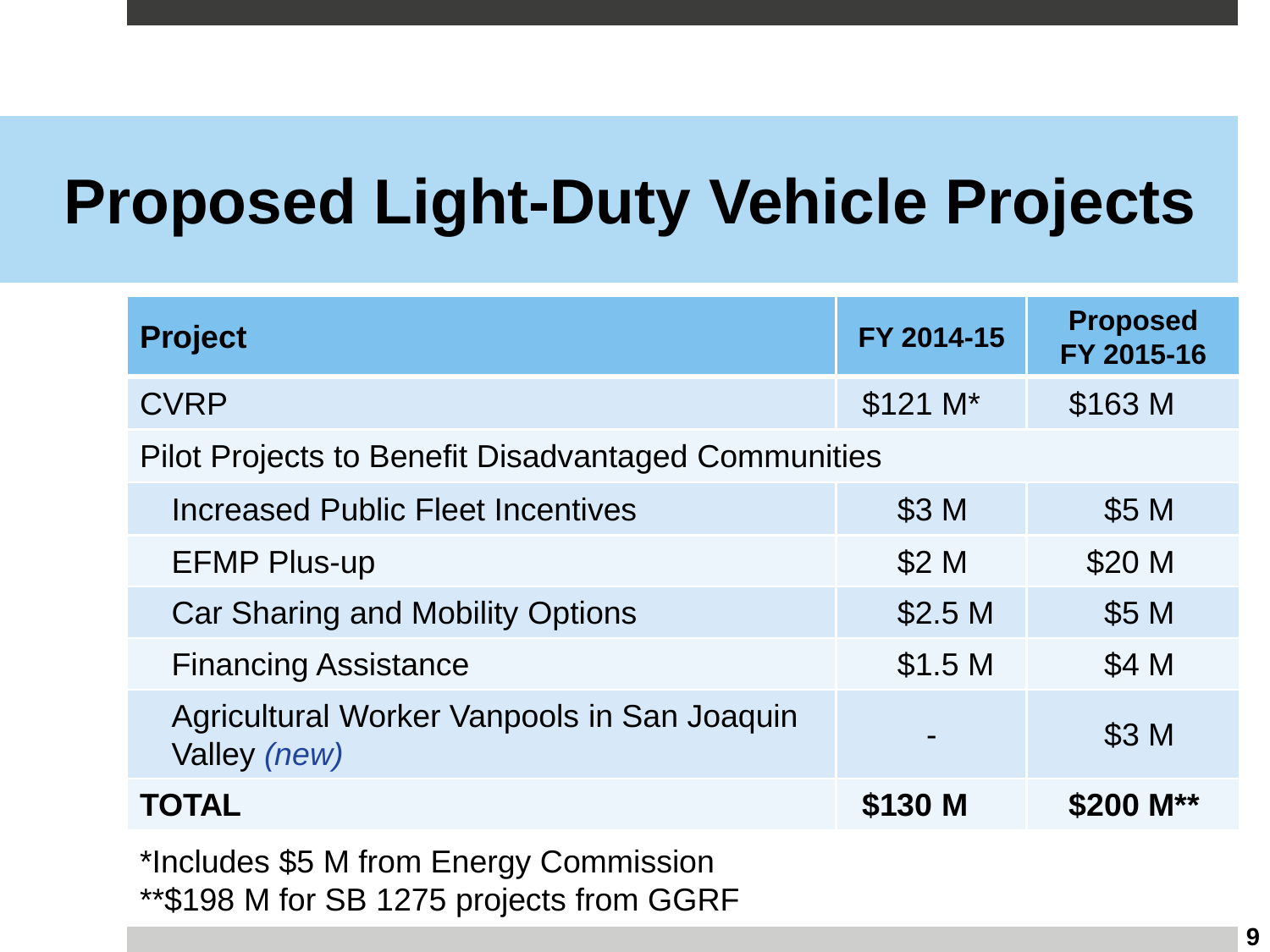## **Light-Duty Pilot Projects to Benefit Disadvantaged Communities**

- Expands funding for last year's projects and adds new San Joaquin Valley focused project
- \$37 million in funding consistent with SB 1275 provisions



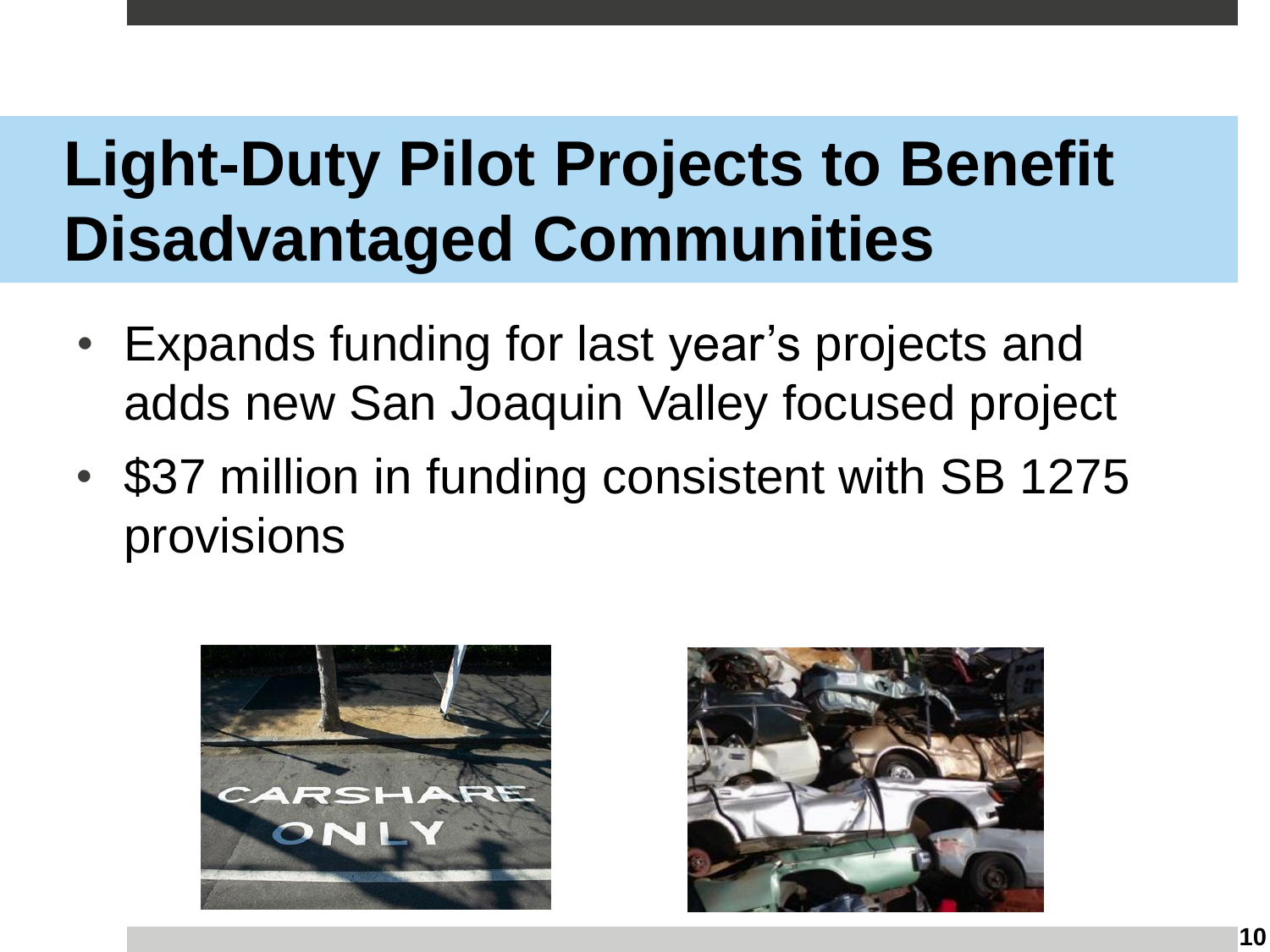## **CVRP: Advancing the ZEV Market**

- Accelerates consumer adoption of zero-emission passenger cars **Monthly Rebates** 5.000
- Supports ZEV deployment goals
- 110,000 rebates for \$230 million since 2010
- Early-stage market, public support still needed



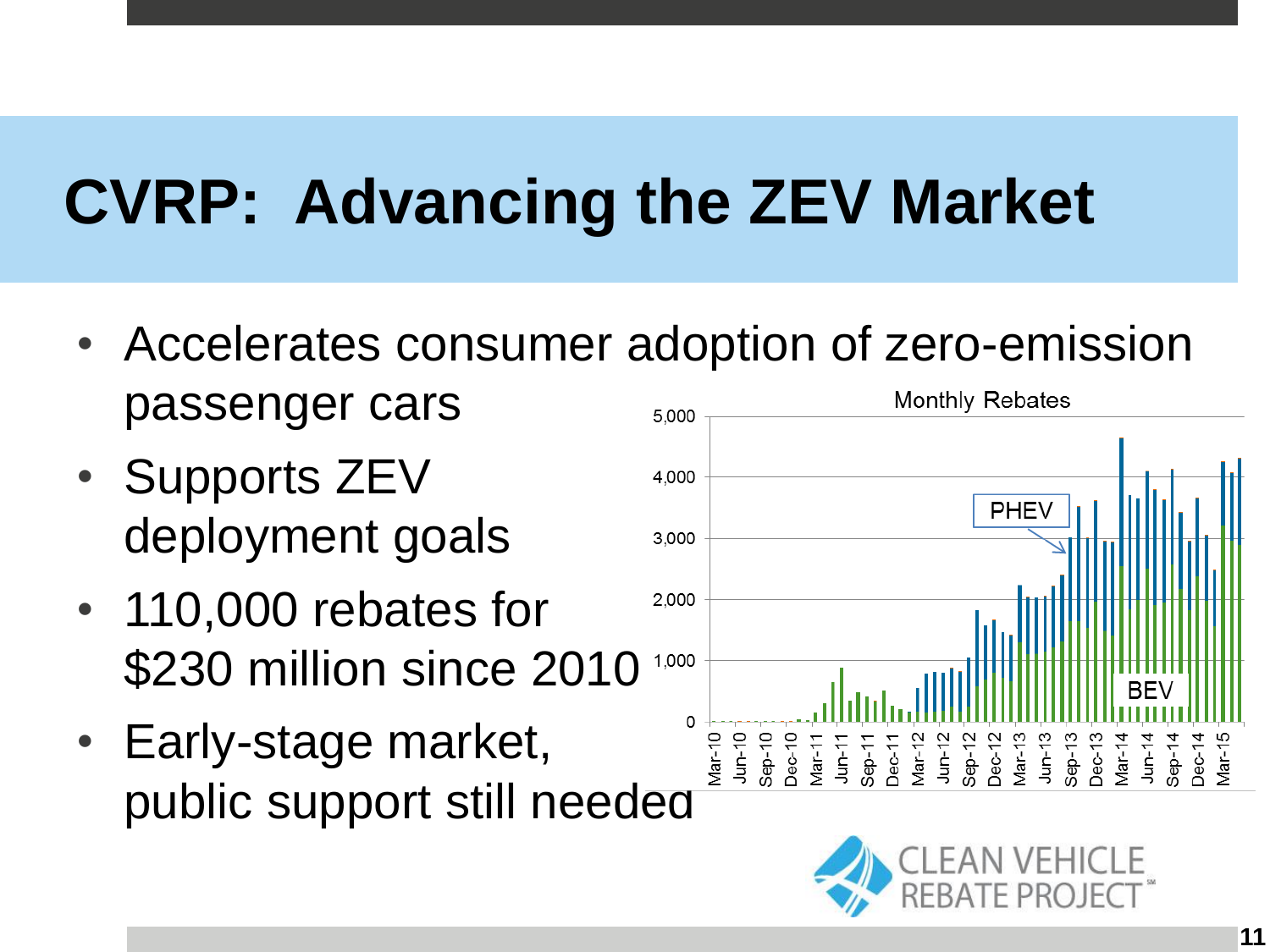## **Proposal for CVRP**

- Changes to address SB 1275
	- ‒ Income cap to target consumers most in need of rebate
	- ‒ Higher rebates for low- and moderate-income consumers to expand participation
- Cap excludes consumers at incomes above:
	- $-$  \$250,000 for single filers
	- ‒ \$340,000 for head of household filers
	- ‒ \$500,000 for joint filers
- Temporarily defer implementation of income cap for fuel cell vehicles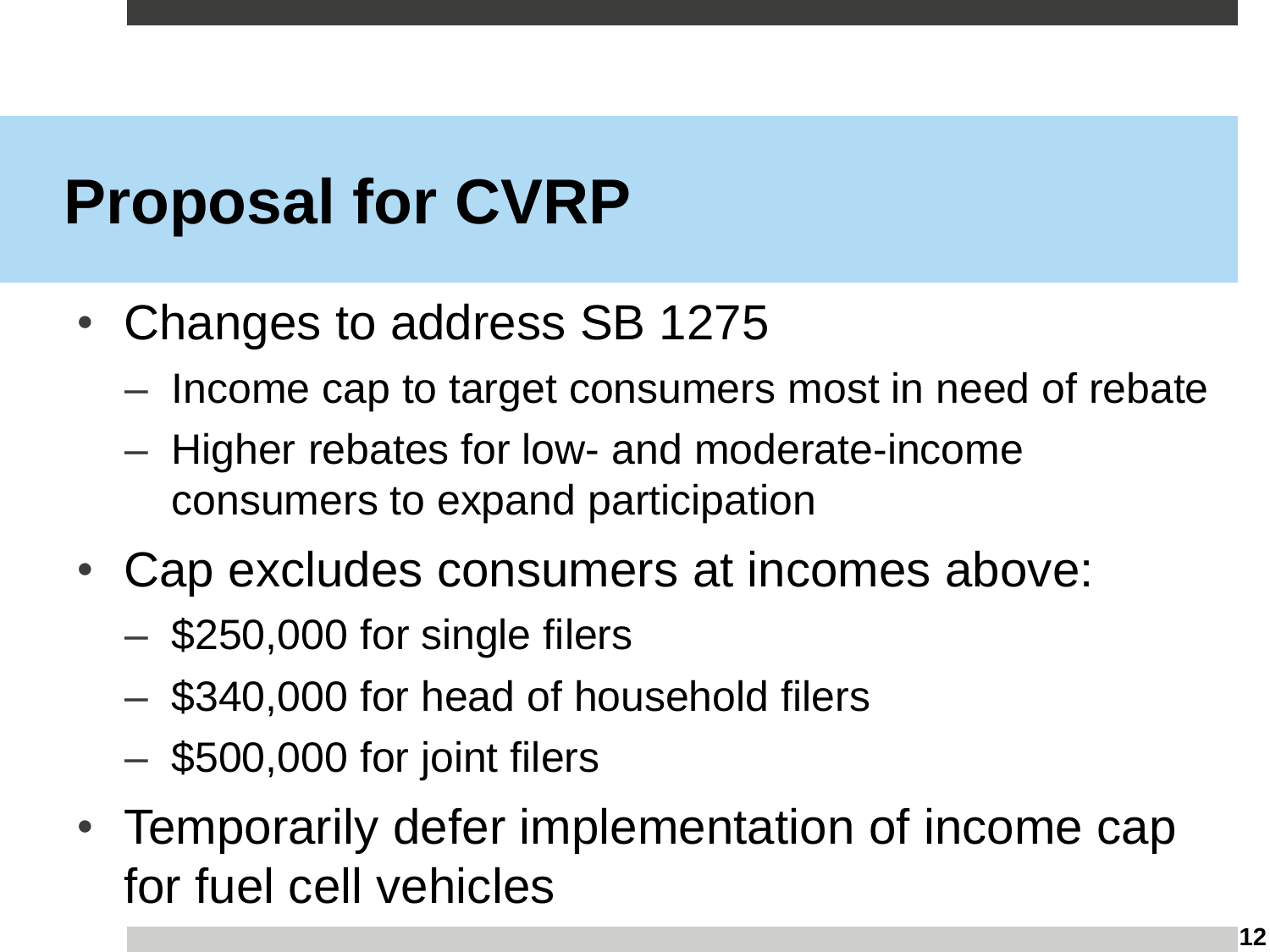### **Increased CVRP Rebates for Low and Moderate Income Consumers**

|                                                                                                                             | <b>Fuel</b><br><b>Cell</b> | <b>Battery</b><br><b>Electric</b> | <b>Plug-in</b><br><b>Hybrid</b> |
|-----------------------------------------------------------------------------------------------------------------------------|----------------------------|-----------------------------------|---------------------------------|
| <b>Standard Rebate (unchanged)</b>                                                                                          | \$5,000                    | \$2,500                           | \$1,500                         |
| <b>Increased Rebate for Low and Moderate</b><br><b>Income Consumers (new)</b><br>- Incomes ≤300 % of federal poverty level* | \$6,500                    | \$4,000                           | \$3,000                         |

\*Example: ~\$73,000 for 4 person household, ~\$48,000 for 2 person household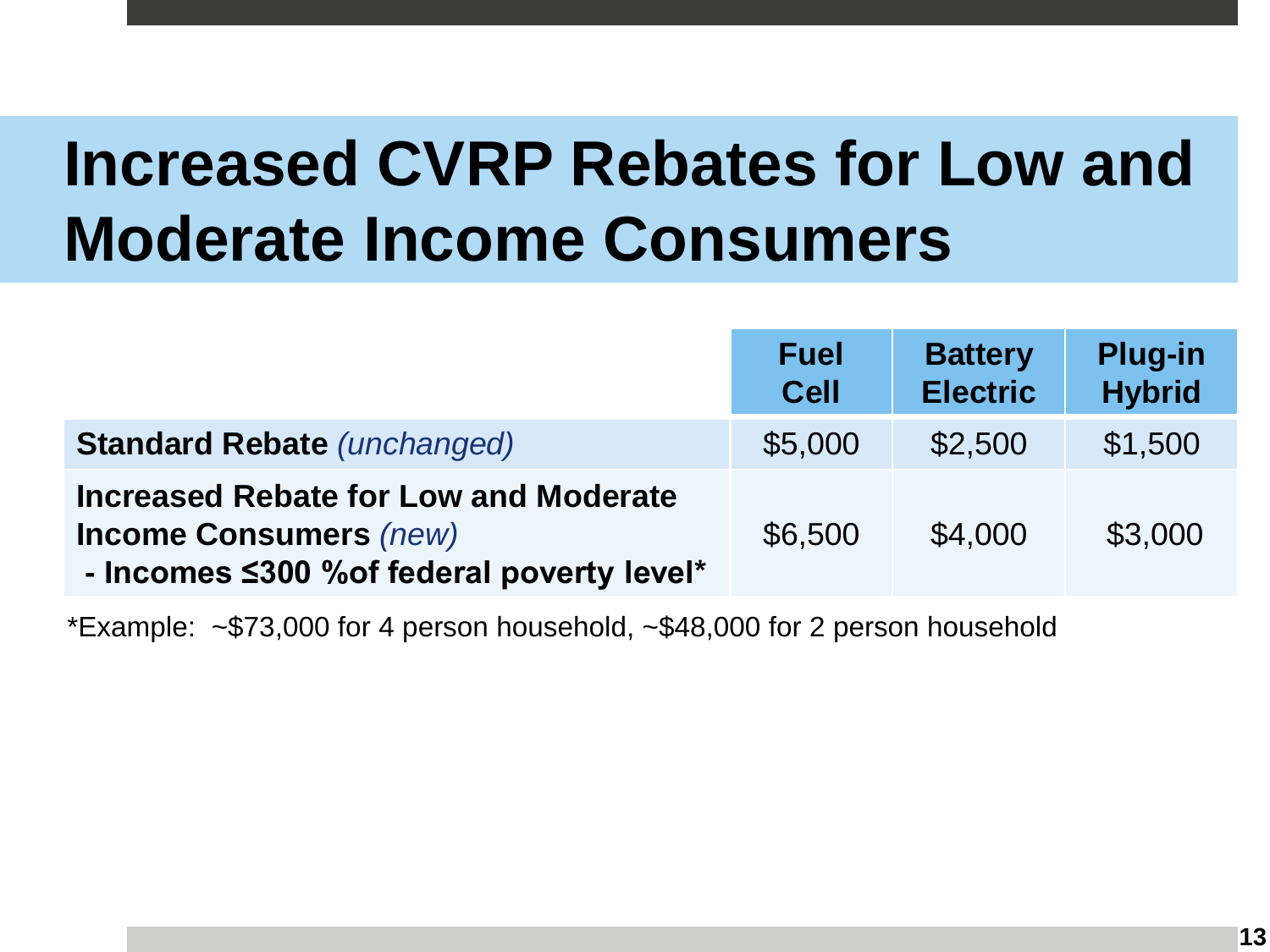# **Proposed Heavy-Duty Vehicle and Equipment Projects**

| <b>Project</b>                                                                            | FY 2014-15 | <b>Proposed</b><br>FY 2015-16 |
|-------------------------------------------------------------------------------------------|------------|-------------------------------|
| <b>HVIP</b>                                                                               | \$10 M     | \$12 M                        |
| <b>Zero-Emission Truck Commercial Deployment</b>                                          |            | \$20 M                        |
| <b>Zero-Emission Bus Commercial Deployment</b><br>(includes new rural school bus funding) | \$25 M     | \$45 M                        |
| Low NOx Truck Incentives (new)                                                            |            | \$7 M                         |
| <b>Advanced Technology Demonstration</b>                                                  | \$50 M     | \$59 M                        |
| <b>Zero-Emission Freight Equipment Commercial</b><br>Deployment (new)                     |            | \$9 M                         |
| <b>Truck Loan Assistance Program</b>                                                      | \$10 M     | \$15 M                        |
| <b>TOTAL</b>                                                                              | \$95 M     | \$167 M*                      |
| *\$148 M for SB 1204 projects from GGRF                                                   |            |                               |

**14**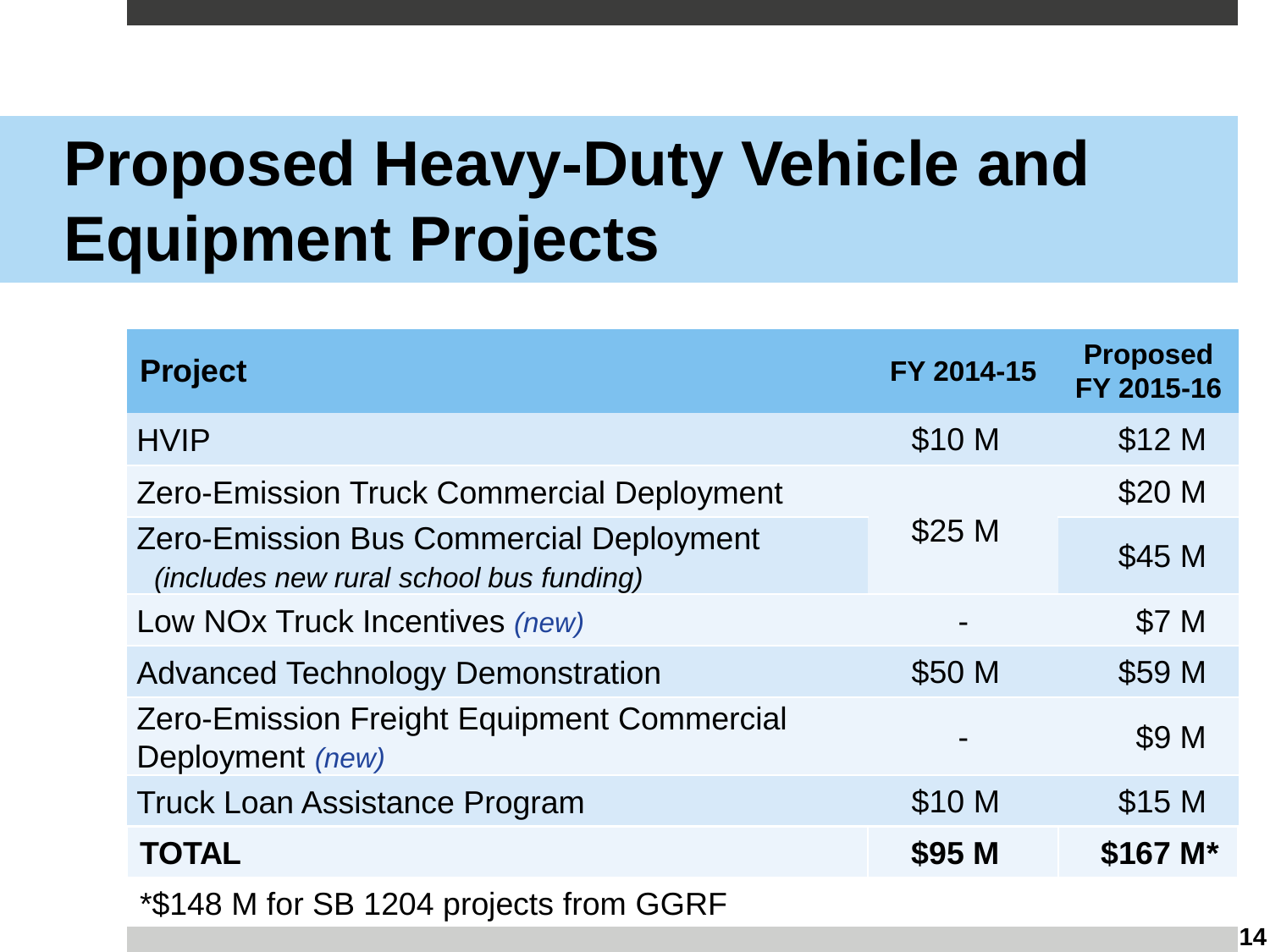### **HVIP**



- Accelerates commercialization of new hybrid and zero-emission trucks and buses
- 2,100 vouchers for \$60 million since 2010
- Proposal for FY 2015-16
	- ‒ \$12 million budget to meet expected demand
	- Add eligibility for vehicle conversions as directed by SB 1204

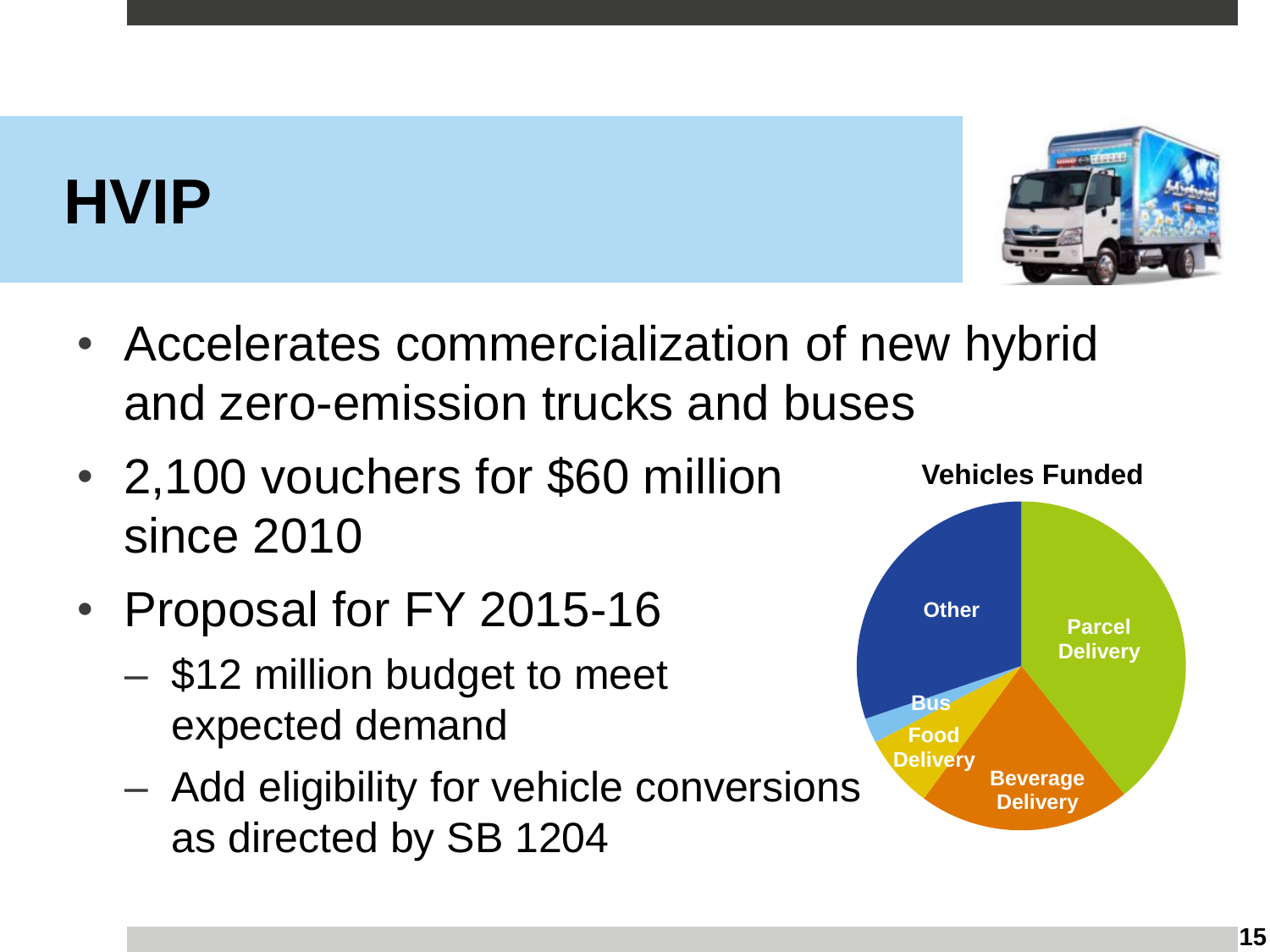# **Zero-Emission Truck and Bus Pilot Commercial Deployment**

- Complements HVIP by supporting larger-scale deployment of zero-emission trucks and buses
	- ‒ Fueling/charging infrastructure eligible
- Proposal for FY 2015-16
	- ‒ \$20 million for trucks and \$45 million for buses
	- ‒ Includes \$5 million for rural school buses
- Combined solicitation with FY 2014-15 funds, timed to maximize leveraging of federal funds





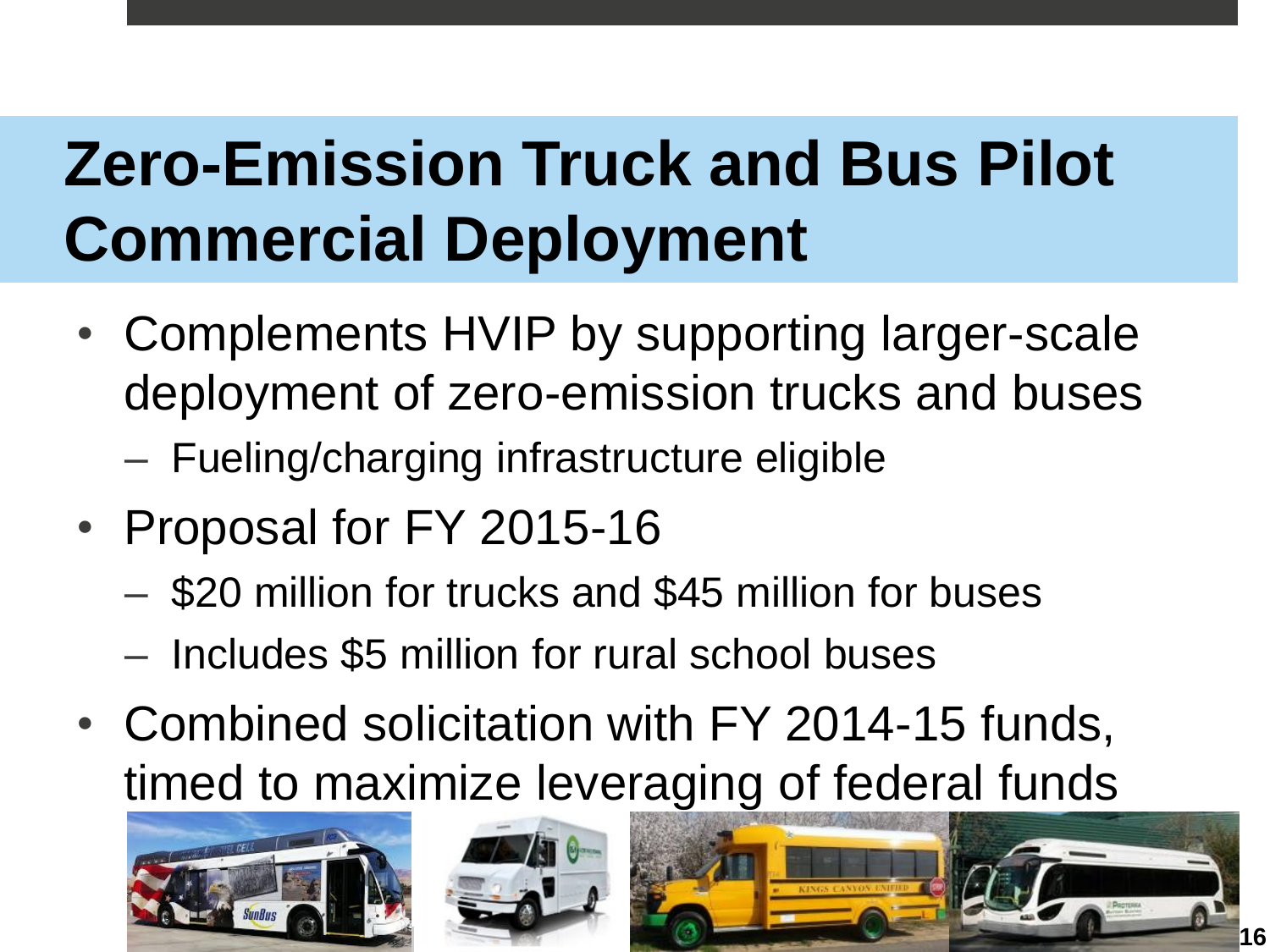## **Low NOx Truck Incentives**

- \$7 million proposed for new project category
- Incentives for trucks certified to optional low NOx engine standards adopted in 2013
	- ‒ Encourage manufacturers to bring vehicles to market
	- ‒ Low carbon renewable fuel element to maximize GHG benefits
- Coordinate with Energy Commission on implementation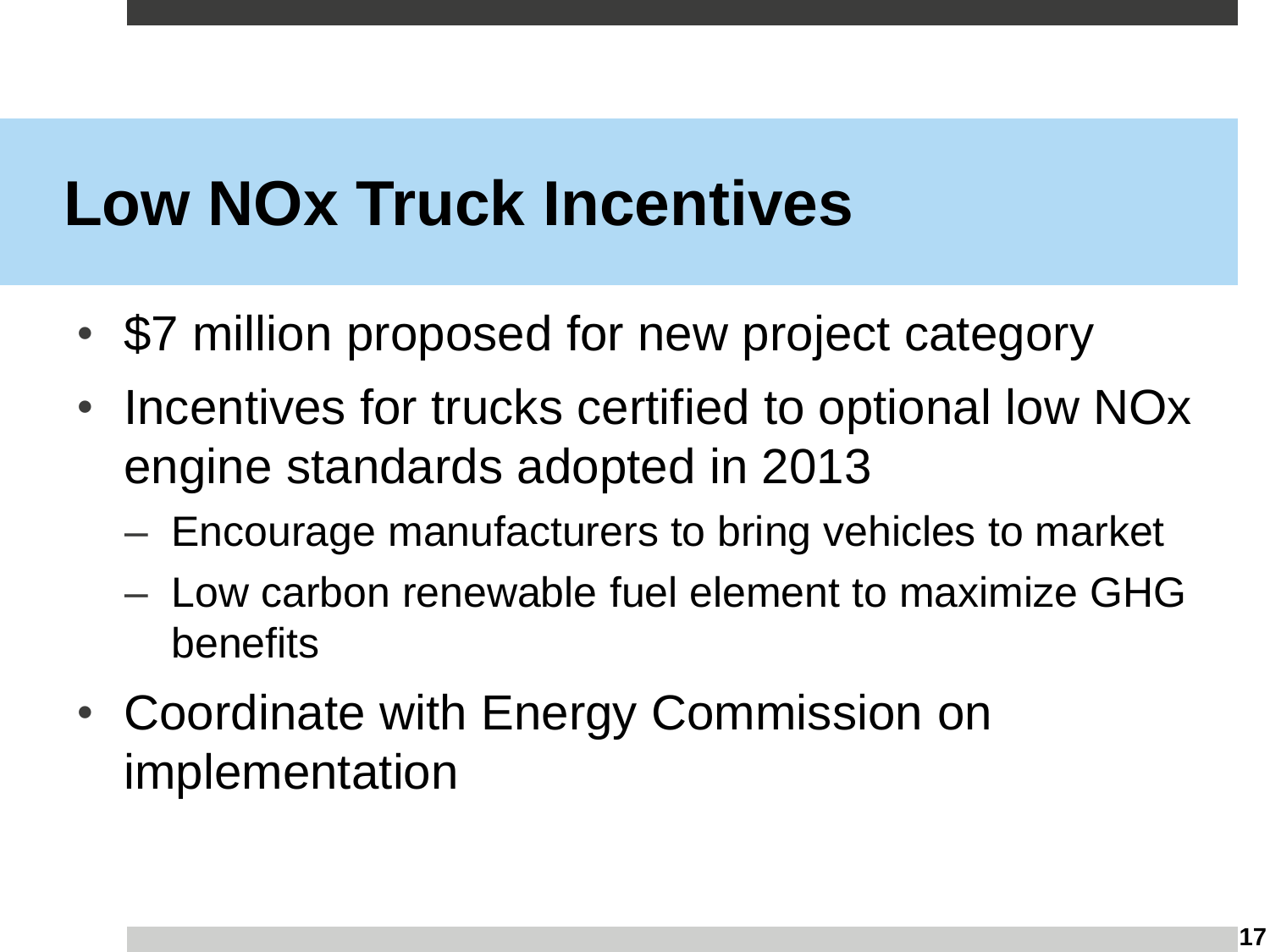# **Advanced Technology Demonstration Projects**

- Status of FY 2014-15 funding
	- ‒ Solicitations for zero-emission drayage trucks and multi-source facility projects release in June 2015
- Proposal for FY 2015-16
	- ‒ \$59 million for new demonstration projects
	- ‒ Complements FY 2014-15 funding
	- ‒ Support priorities identified in draft Sustainable Freight document and Heavy-Duty Technology and Fuels Assessment
	- ‒ All projects must benefit disadvantaged communities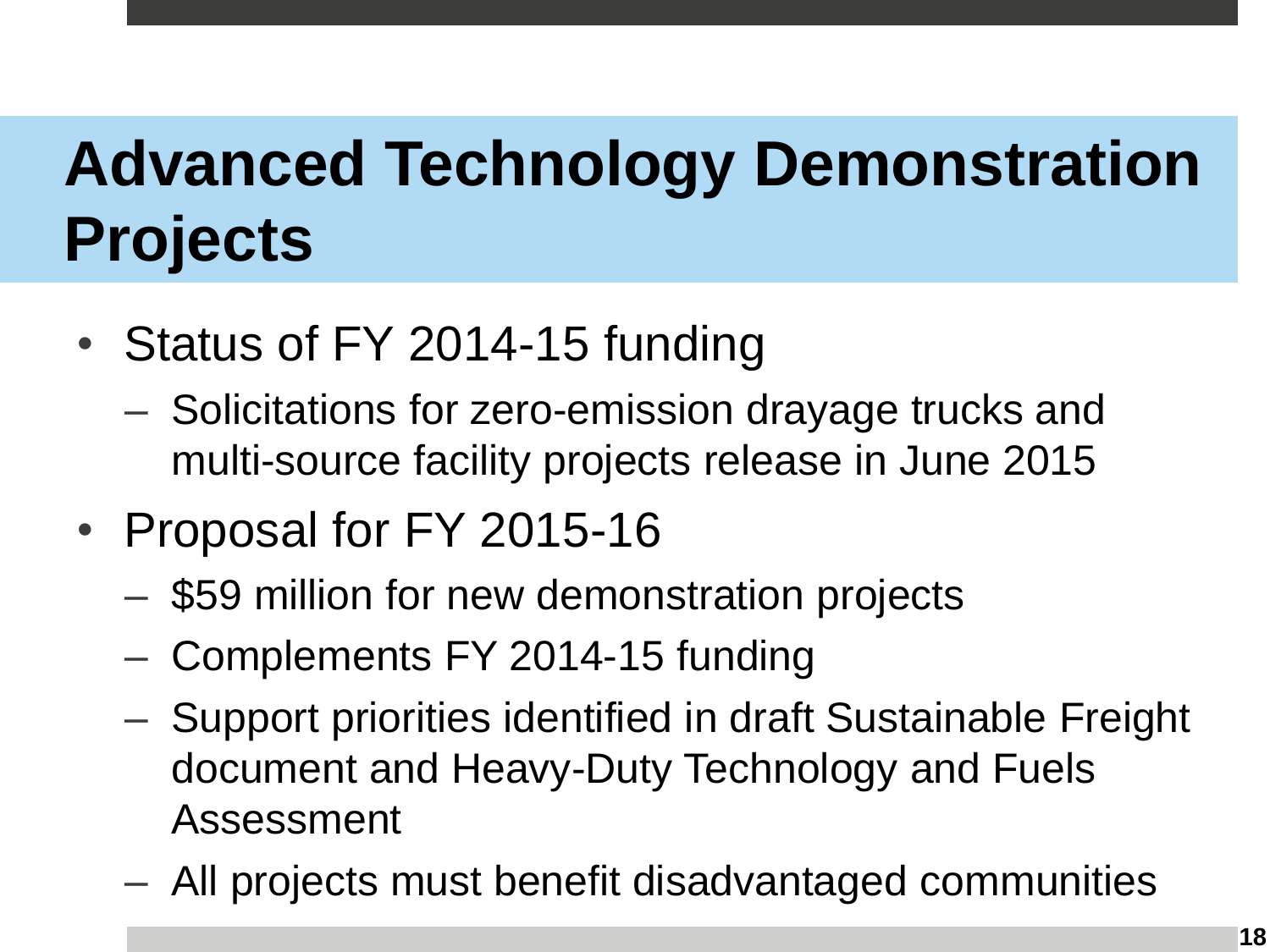## **Zero-Emission Freight Equipment Pilot Commercial Deployment**

- \$9 million proposed for new project category
- Incentives for commercially available zeroemission equipment used in freight operations
	- ‒ Pilot to evaluate optimal way to deliver incentives
	- ‒ Envision evolving into first-come, first-served voucher program

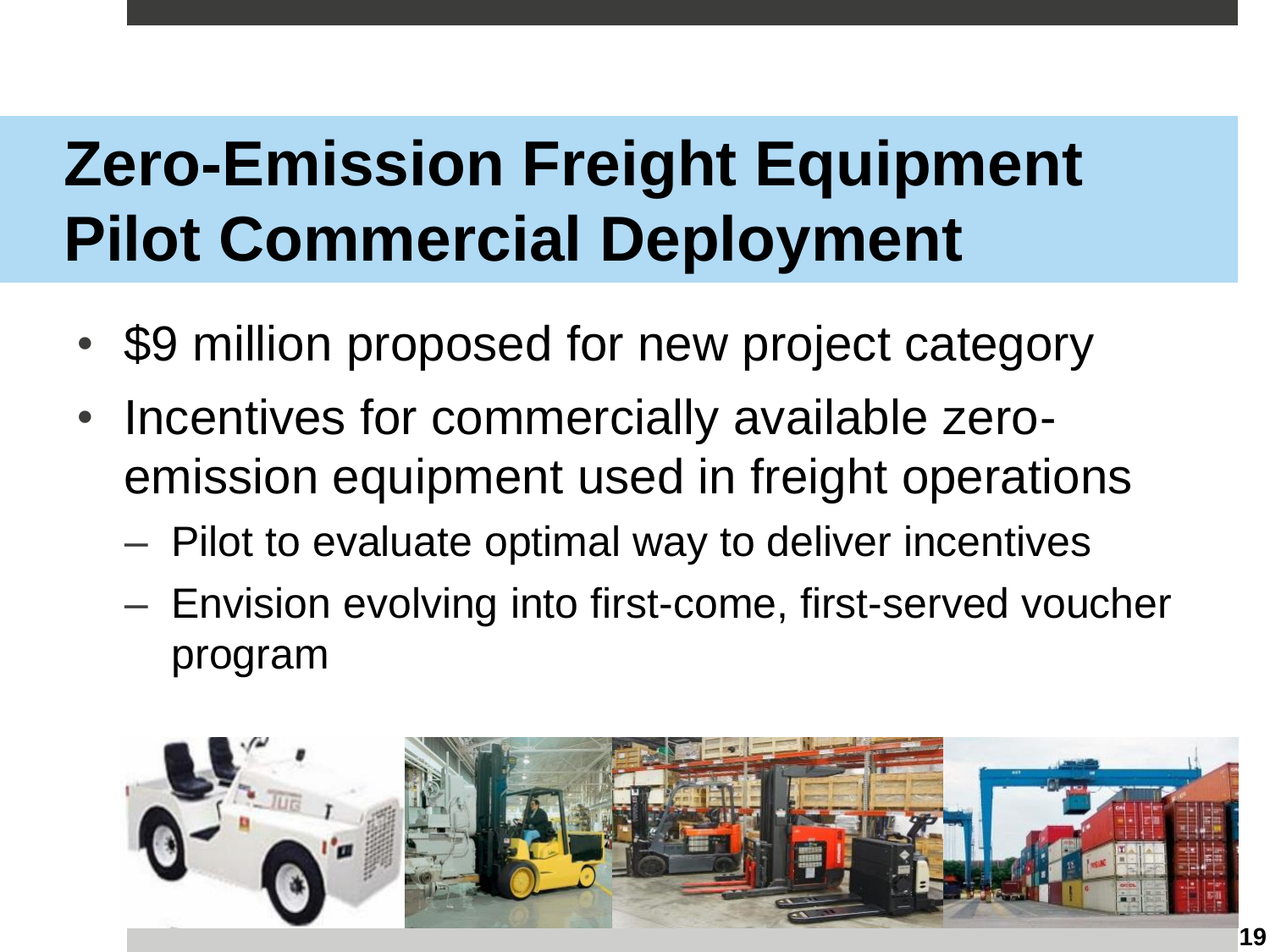#### **Truck Loan Assistance Program**

- Continued financing for small business truckers
- \$60 million in AQIP funds since 2009
	- ‒ 7,000 cleaner trucks and retrofits
	- ‒ Leveraging \$450 million in private funds
	- Increasing demand each year
- Proposal for FY 2015-16
	- \$15 million budget to meet expected demand
	- ‒ Work with Treasurer's Office on refinements

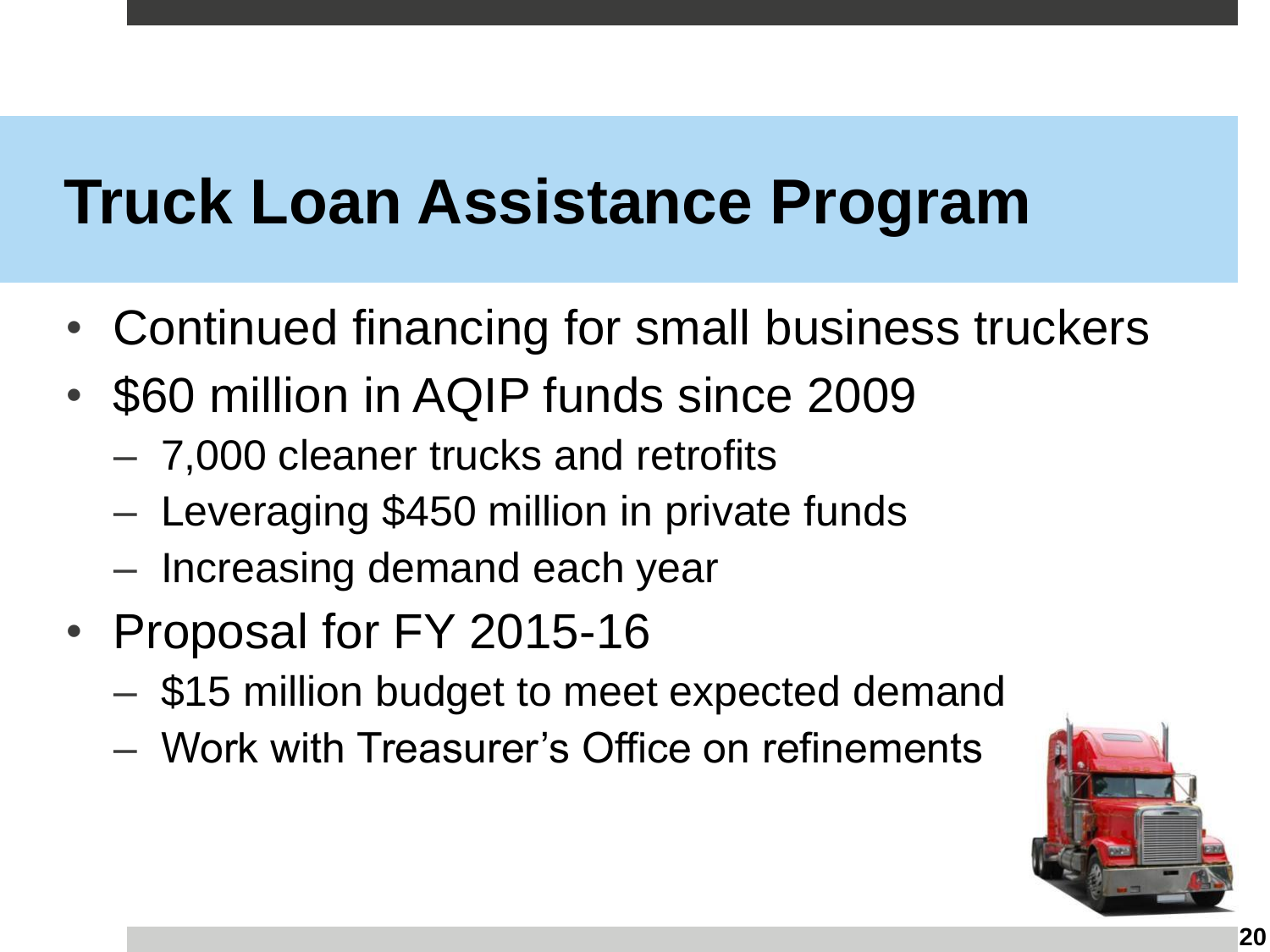## **Addressing SB 1204 Requirements**

- \$148 million projects pursuant to SB 1204 Funding Plan includes:
	- ‒ Criteria for evaluating heavy-duty projects
	- Description of how program meets SB 1204 goals
	- ‒ Vision for incentives to move technologies through commercialization
- At least 20 percent of truck funding spent on commercial deployment of existing technologies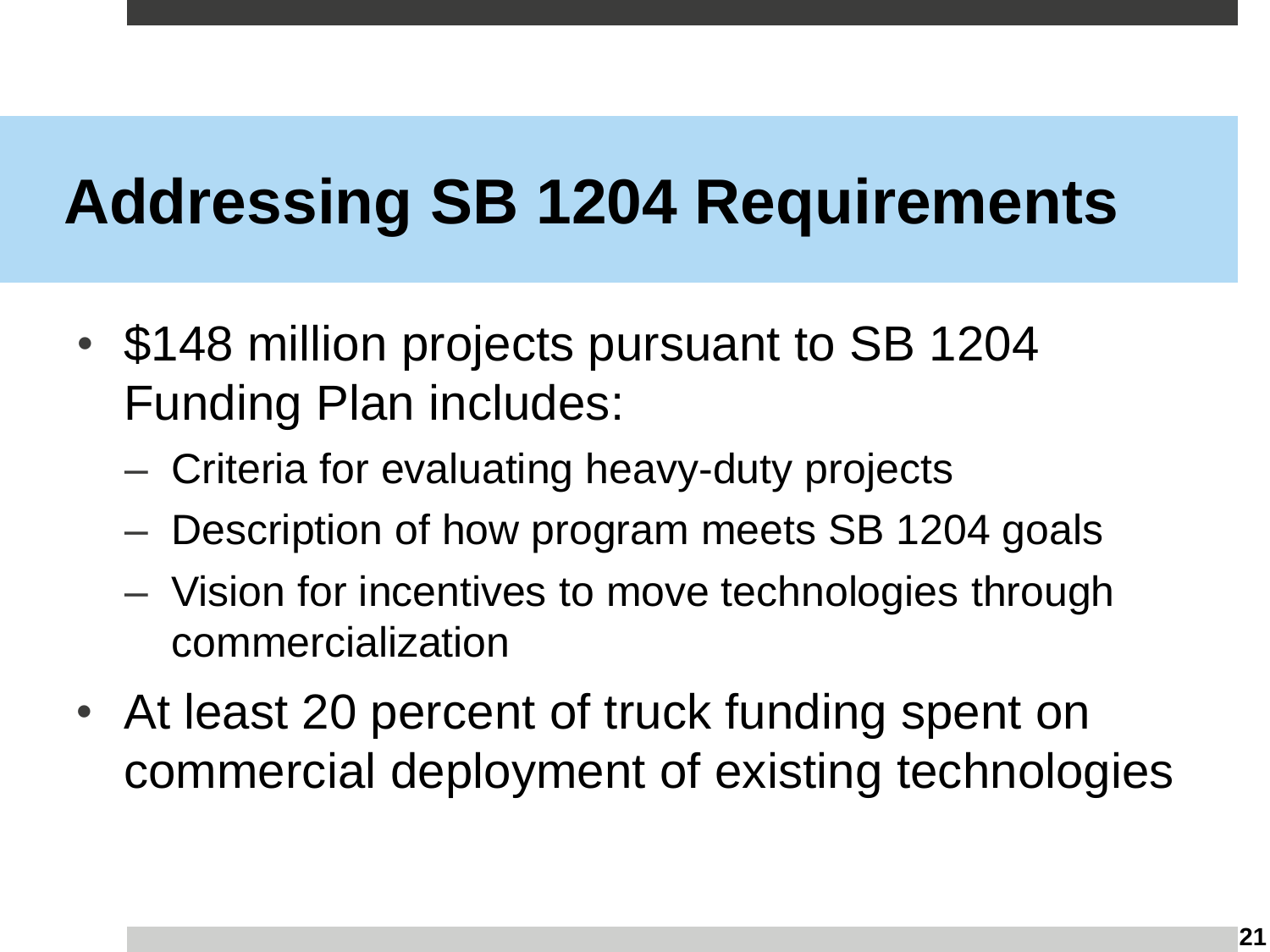#### **Revisions to Staff Proposal**

- Propose new Mobile Agricultural Equipment Trade-Up Project in the San Joaquin Valley
- Reallocate \$500,000 of AQIP reserve to fund project

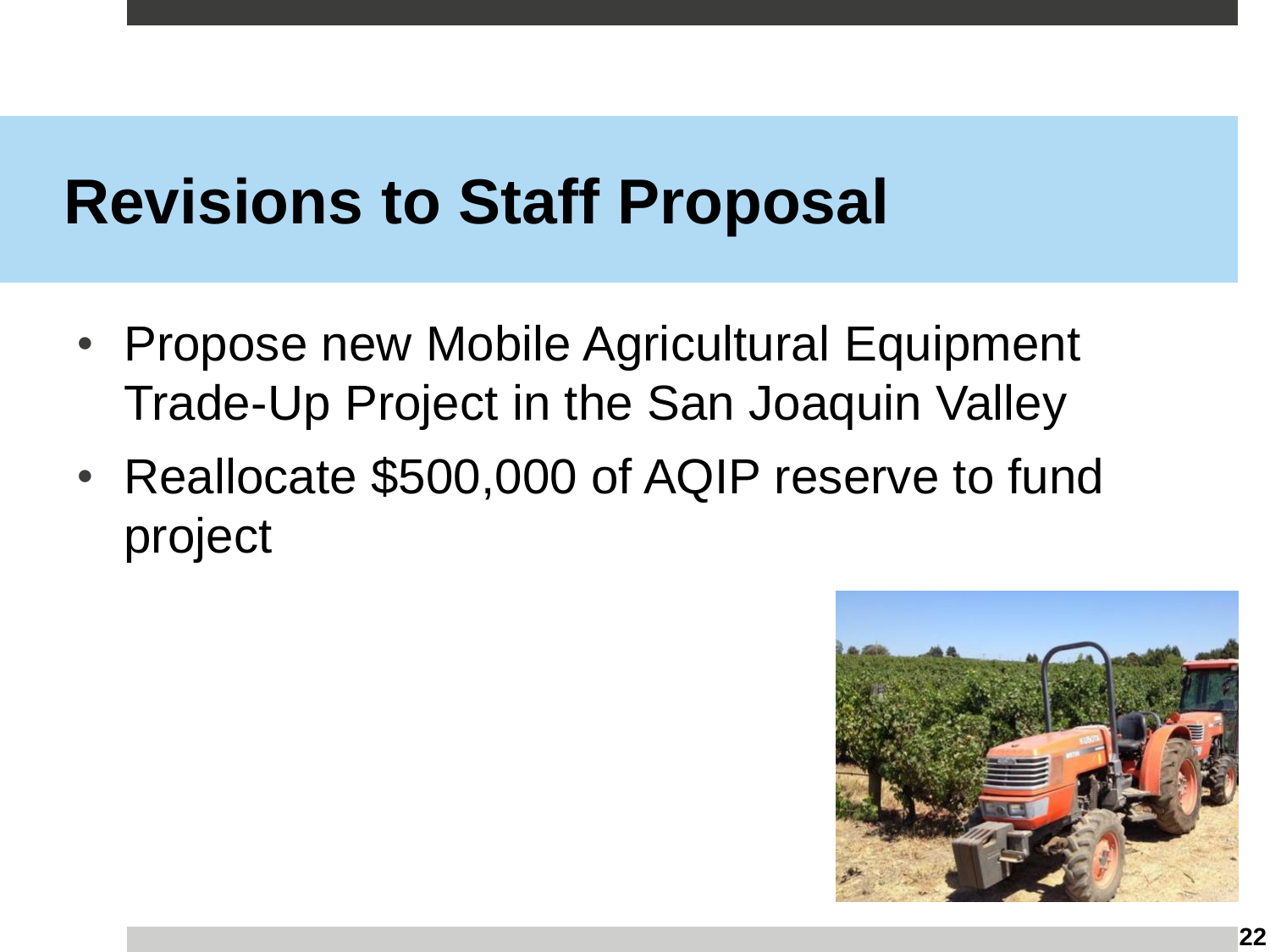# **Addressing Low Carbon Transportation Budget Delay**

- GGRF funding deferred to later in session
- Short term waiting list may be needed for CVRP - FY 2014-15 funding may run out in August 2015
- Other projects may be delayed
- AQIP funding included in Budget, not impacted